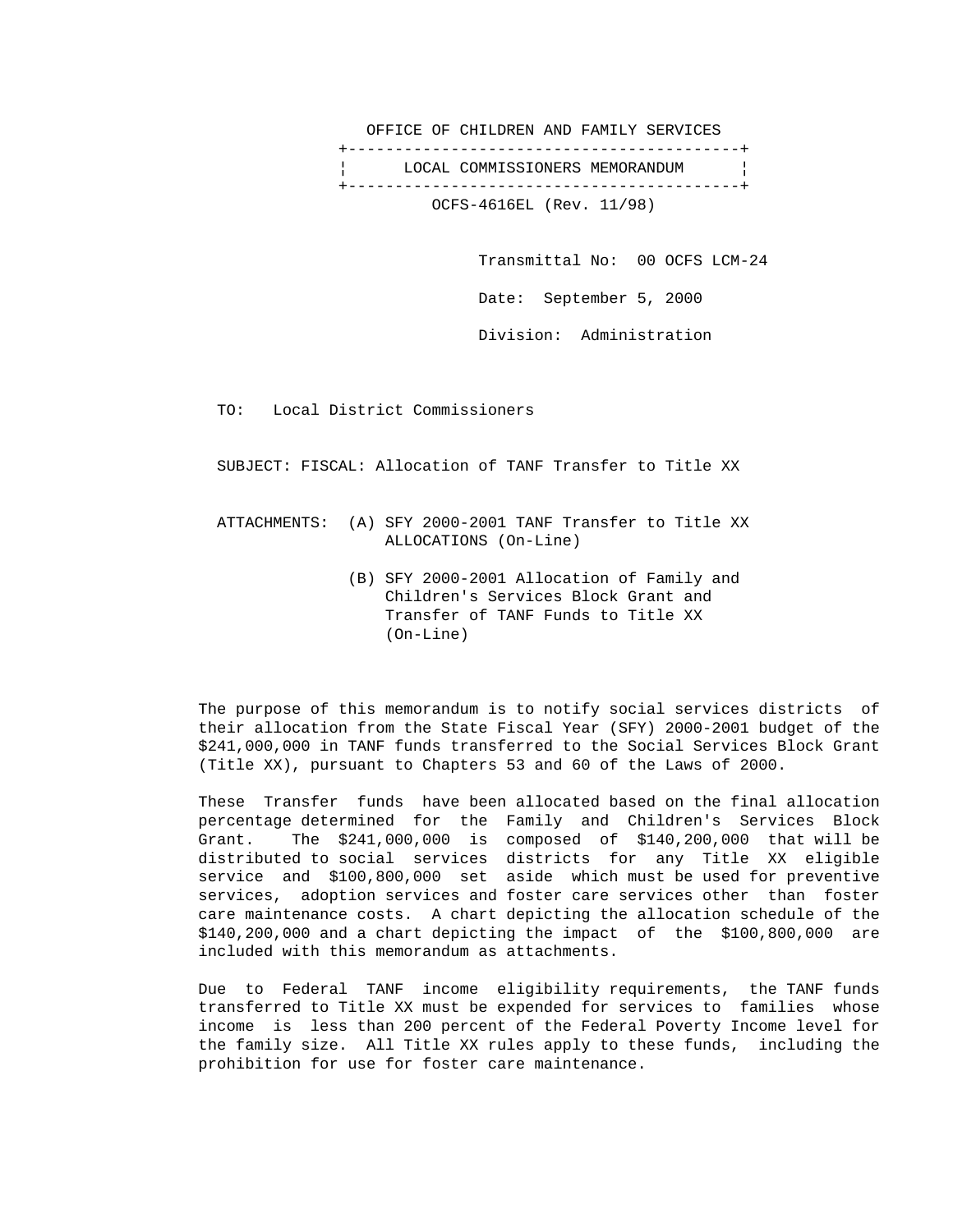Date September 5, 2000 Trans. No. 00 OCFS LCM-24 Page No. 2

 Local Social Services Districts should be aware that the \$95,000,000 statewide claiming restriction for Child Protective Services (CPS) is still in effect. The claiming restriction requires that districts claim a portion of their CPS expenditures for reimbursement from their Title XX funds and/or the TANF funds set aside for child welfare services under the Emergency Assistance to Families (EAF) program. A separate LCM will be issued to provide more details on the claiming restriction.

### Information/Questions Contact

 To request additional information or to ask questions regarding these allocations, contact:

> Deborah J. Hanor, Director Agency Budget Services 518-474-1361

 $\overline{\phantom{a}}$  , and the state of the state of the state of the state of the state of the state of the state of the state of the state of the state of the state of the state of the state of the state of the state of the stat

 Melvin I. Rosenblat Deputy Commissioner of Administration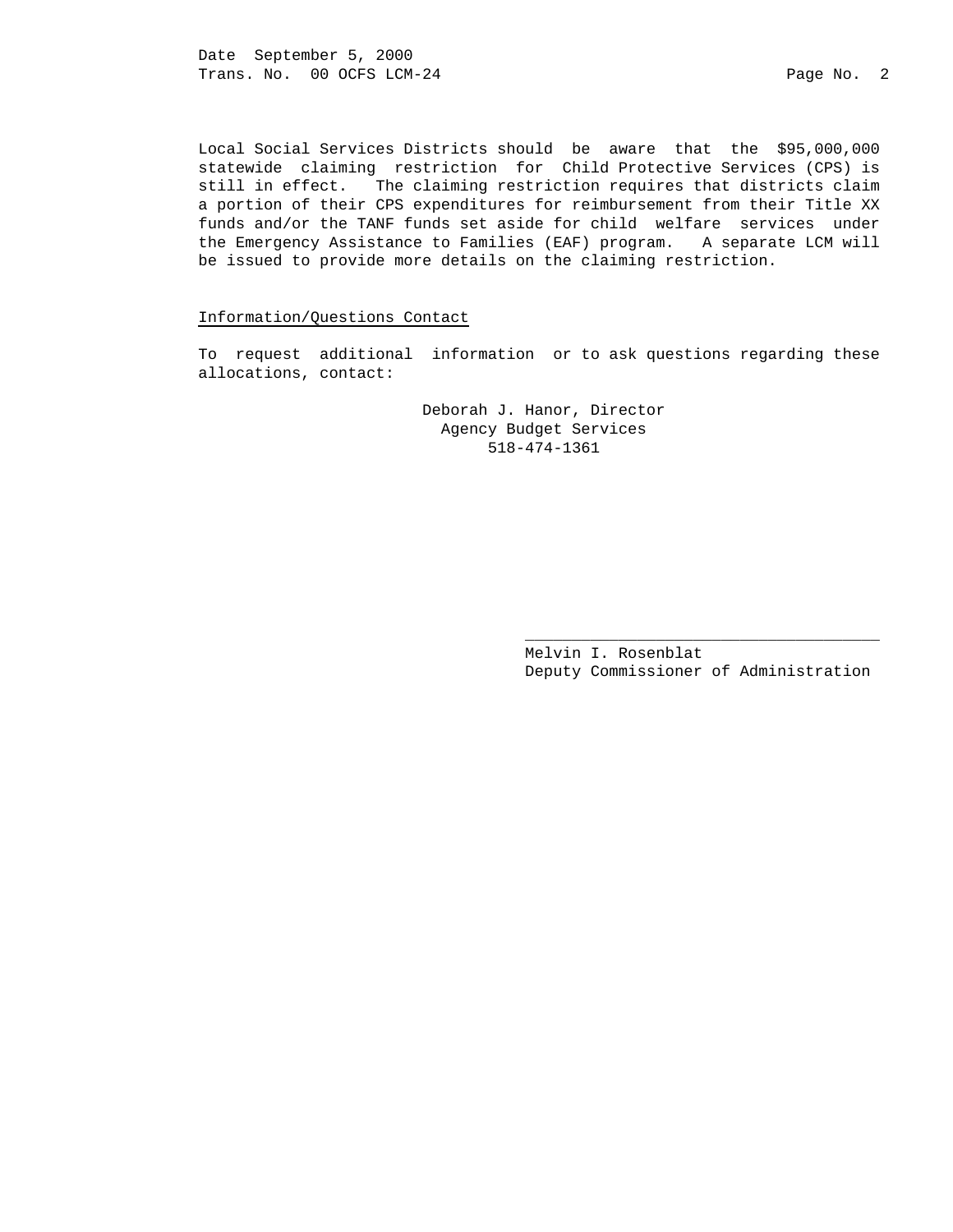SFY 2000-2001

DISTRICT ALLOCATION

| ALBANY           | 2,486,447 |
|------------------|-----------|
| ALLEGANY         | 325,825   |
| <b>BROOME</b>    | 1,287,737 |
| CATTARAUGUS      | 435,882   |
| CAYUGA           | 426,208   |
| CHAUTAUQUA       | 446,397   |
| CHEMUNG          | 575,661   |
| CHENANGO         | 149,874   |
| CLINTON          | 349,378   |
| COLUMBIA         | 303,954   |
| CORTLAND         | 301,290   |
| DELAWARE         | 258,389   |
| DUTCHESS         | 941,303   |
| ERIE             | 4,702,729 |
| ESSEX            | 125,900   |
| FRANKLIN         | 158,146   |
| FULTON           | 333,536   |
| <b>GENESEE</b>   | 153,519   |
| GREENE           | 208,337   |
| HAMILTON         | 23,133    |
| HERKIMER         | 214,646   |
| <b>JEFFERSON</b> | 532,620   |
| LEWIS            | 84,400    |
| LIVINGSTON       | 181,980   |
| MADISON          | 345,593   |
| MONROE           | 5,407,234 |
| MONTGOMERY       | 216,889   |
| NASSAU           | 2,961,725 |
| NIAGARA          | 1,218,759 |
| ONEIDA           | 1,862,557 |
| ONONDAGA         | 3,634,685 |
| ONTARIO          | 333,956   |
| ORANGE           | 1,976,119 |
| ORLEANS          | 118,329   |
| OSWEGO           | 785,541   |
| OTSEGO           | 295,962   |
| PUTNAM           | 179,456   |
| RENSSELAER       | 758,482   |
| ROCKLAND         | 1,405,084 |
| ST. LAWRENCE     | 653,612   |
| SARATOGA         | 523,787   |
| SCHENECTADY      | 1,420,927 |
| SCHOHARIE        | 139,920   |
| SCHUYLER         | 112,581   |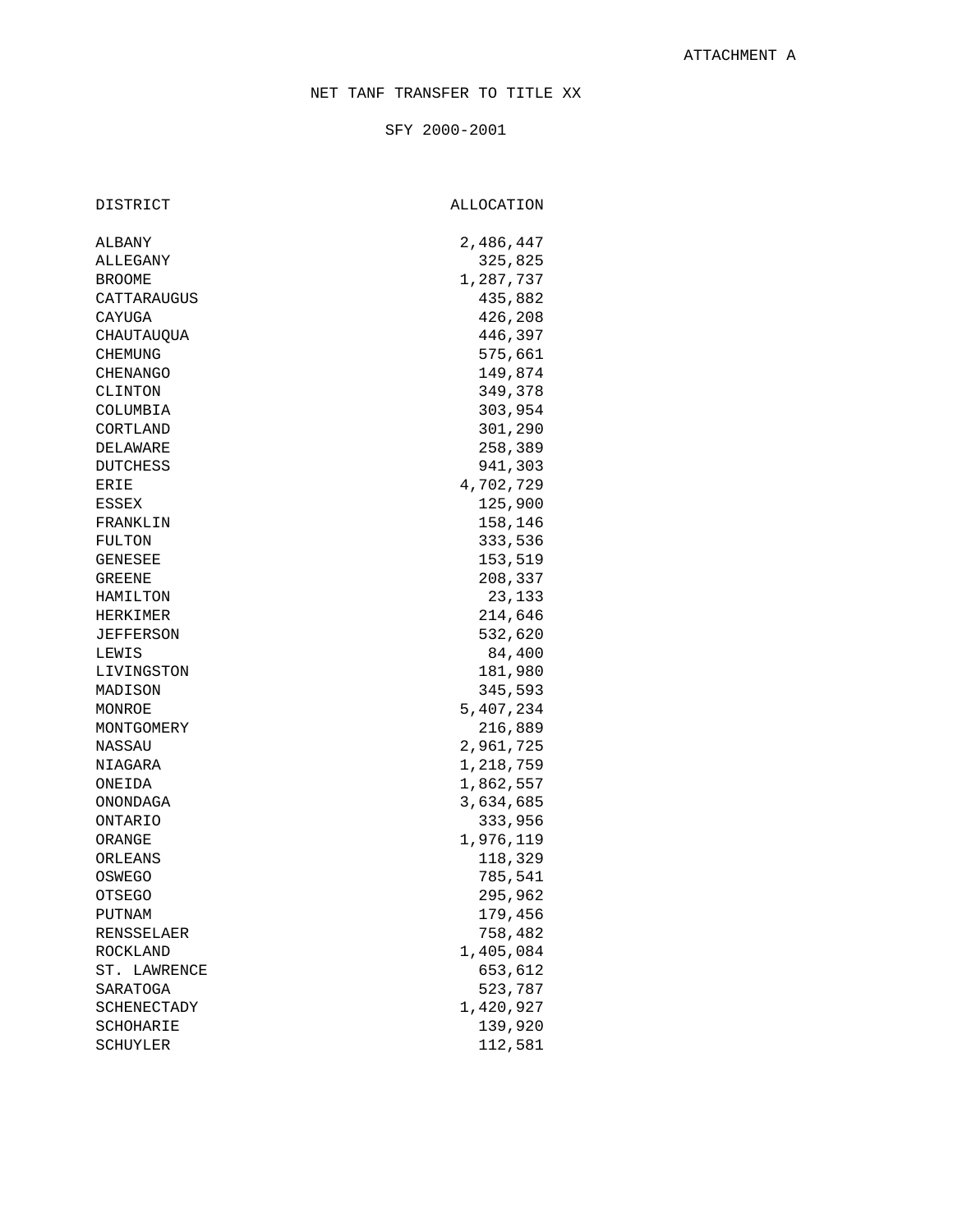# ATTACHMENT A

Page 2 and 2 and 2 and 2 and 2 and 2 and 2 and 2 and 2 and 2 and 2 and 2 and 2 and 2 and 2 and 2 and 2 and 2 and 2

# NET TANF TRANSFER TO TITLE XX

## SFY 2000-2001

DISTRICT ALLOCATION

| SENECA         | 196,701      |
|----------------|--------------|
| <b>STEUBEN</b> | 470,511      |
| <b>SUFFOLK</b> | 3,304,374    |
| SULLIVAN       | 621,086      |
| TIOGA          | 242,125      |
| TOMPKINS       | 382,886      |
| ULSTER         | 1,071,689    |
| WARREN         | 191,934      |
| WASHINGTON     | 249,696      |
| WAYNE          | 278,858      |
| WESTCHESTER    | 5,580,240    |
| WYOMING        | 164,455      |
| YATES          | 62,109       |
| UPSTATE        | 52, 175, 153 |
| NYC.           | 88,024,847   |
| NYS            | 140,200,000  |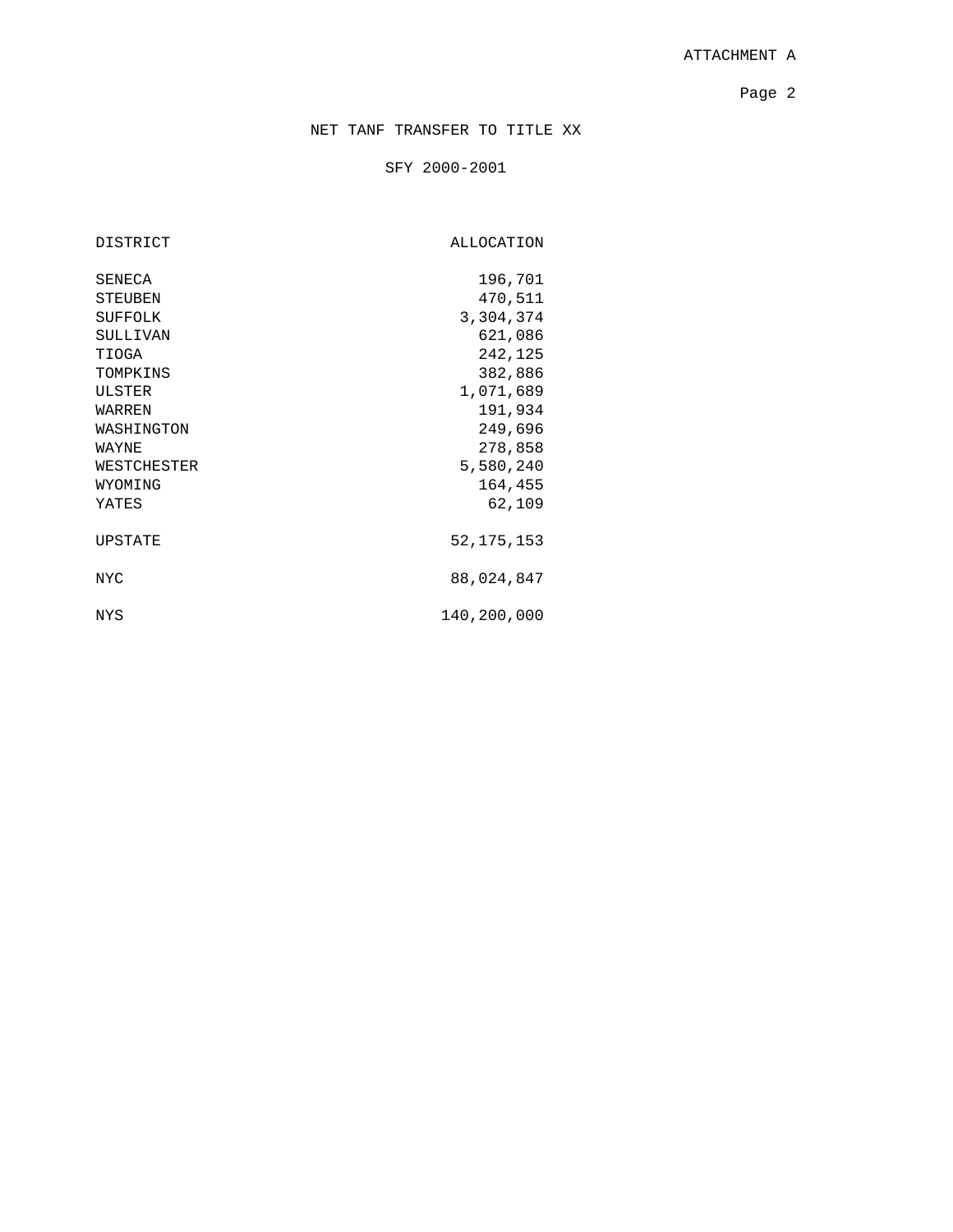Total TANF &

## F&CS Block Grant and TANF Transfer to Title XX SFY 2000-2001

|                  |                   |             |                                |                | Net F&CSBG       |
|------------------|-------------------|-------------|--------------------------------|----------------|------------------|
|                  |                   |             |                                |                | Funding for      |
|                  |                   | TANF        | Take Down of<br>F&CSBG Related |                | Local Social     |
|                  | 2000-2001         | Transfer    |                                |                | Services         |
|                  | <b>F&amp;CSBG</b> | Title XX    | to Title XX                    | Net F&CSBG     | Districts        |
| District         | Column 1          | Column 2    | Column \a                      | Column $4 \ b$ | Column $5 \le c$ |
|                  |                   |             |                                |                |                  |
| ALBANY           | 9,442,934         | 4, 274, 135 | 1,787,688                      | 7,655,246      | 11,929,381       |
| ALLEGANY         | 1,213,651         | 560,084     | 234,259                        | 979,392        | 1,539,476        |
| <b>BROOME</b>    | 4,796,937         | 2, 213, 585 | 925,848                        | 3,871,089      | 6,084,674        |
| CATTARAUGUS      | 1,631,016         | 749,269     | 313,387                        | 1,317,629      | 2,066,898        |
| CAYUGA           | 1,587,580         | 732,640     | 306,432                        | 1,281,148      | 2,013,788        |
| CHAUTAUQUA       | 1,662,932         | 767,344     | 320,947                        | 1,341,985      | 2,109,329        |
| <b>CHEMUNG</b>   | 2,162,606         | 989,546     | 413,885                        | 1,748,721      | 2,738,267        |
| <b>CHENANGO</b>  | 558,449           | 257,629     | 107,755                        | 450,694        | 708,323          |
| CLINTON          | 1,301,526         | 600,572     | 251,194                        | 1,050,332      | 1,650,904        |
| COLUMBIA         | 1,132,470         | 522,488     | 218,534                        | 913,936        | 1,436,424        |
| CORTLAND         | 1,122,226         | 517,909     | 216,619                        | 905,607        | 1,423,516        |
| DELAWARE         | 962,679           | 444,163     | 185,774                        | 776,905        | 1,221,068        |
| <b>DUTCHESS</b>  | 3,555,489         | 1,618,074   | 676,771                        | 2,878,718      | 4,496,792        |
| ERIE             | 17,780,145        | 8,083,863   | 3,381,134                      | 14,399,011     | 22, 482, 874     |
| ESSEX            | 468,847           | 216,418     | 90,518                         | 378,329        | 594,747          |
| FRANKLIN         | 593,448           | 271,848     | 113,702                        | 479,746        | 751,594          |
| FULTON           | 1,242,326         | 573,339     | 239,803                        | 1,002,523      | 1,575,862        |
| GENESEE          | 571,840           | 263,895     | 110,376                        | 461,464        | 725,359          |
| <b>GREEN</b>     | 776,080           | 358,126     | 149,789                        | 626,291        | 984,417          |
| HAMILTON         | 86,317            | 39,765      | 16,632                         | 69,685         | 109,450          |
| HERKIMER         | 803,780           | 368,971     | 154,325                        | 649,455        | 1,018,426        |
| <b>JEFFERSON</b> | 1,983,951         | 915,559     | 382,939                        | 1,601,012      | 2,516,571        |
| LEWIS            | 314,649           | 145,082     | 60,682                         | 253,967        | 399,049          |
| LIVINGSTON       | 677,709           | 312,818     | 130,838                        | 546,871        | 859,689          |
| MADISON          | 1,287,249         | 594,065     | 248,472                        | 1,038,777      | 1,632,842        |
| MONROE           | 20,349,997        | 9,294,888   | 3,887,654                      | 16, 462, 343   | 25,757,231       |
| MONTGOMERY       | 807,737           | 372,827     | 155,938                        | 651,799        | 1,024,626        |
| NASSAU           | 11, 179, 332      | 5,091,125   | 2,129,400                      | 9,049,932      | 14, 141, 057     |
| NIAGARA          | 4,539,899         | 2,095,013   | 876,254                        | 3,663,645      | 5,758,658        |
| ONEIDA           | 6,937,872         | 3,201,685   | 1,339,128                      | 5,598,744      | 8,800,429        |
| ONONDAGA         | 13,665,279        | 6, 247, 925 | 2,613,240                      | 11,052,039     | 17,299,964       |
| ONTARIO          | 1,244,158         | 574,062     | 240,106                        | 1,004,052      | 1,578,114        |
| ORANGE           | 7,441,484         | 3,396,895   | 1,420,776                      | 6,020,708      | 9,417,603        |
| ORLEANS          | 440,574           | 203,404     | 85,075                         | 355,499        | 558,903          |
| OSWEGO           | 2,926,381         | 1,350,323   | 564,782                        | 2,361,599      | 3,711,922        |
| OTSEGO           | 1, 114, 296       | 508,751     | 212,789                        | 901,507        | 1,410,258        |
| PUTNAM           | 668,545           | 308,480     | 129,024                        | 539,521        | 848,001          |
| RENSSELAER       | 2,825,590         | 1,303,810   | 545,328                        | 2,280,262      | 3,584,072        |
| ROCKLAND         | 5, 277, 198       | 2, 415, 302 | 1,010,218                      | 4,266,980      | 6,682,282        |
| ST. LAWRENCE     | 2,434,694         | 1,123,542   | 469,930                        | 1,964,764      | 3,088,306        |